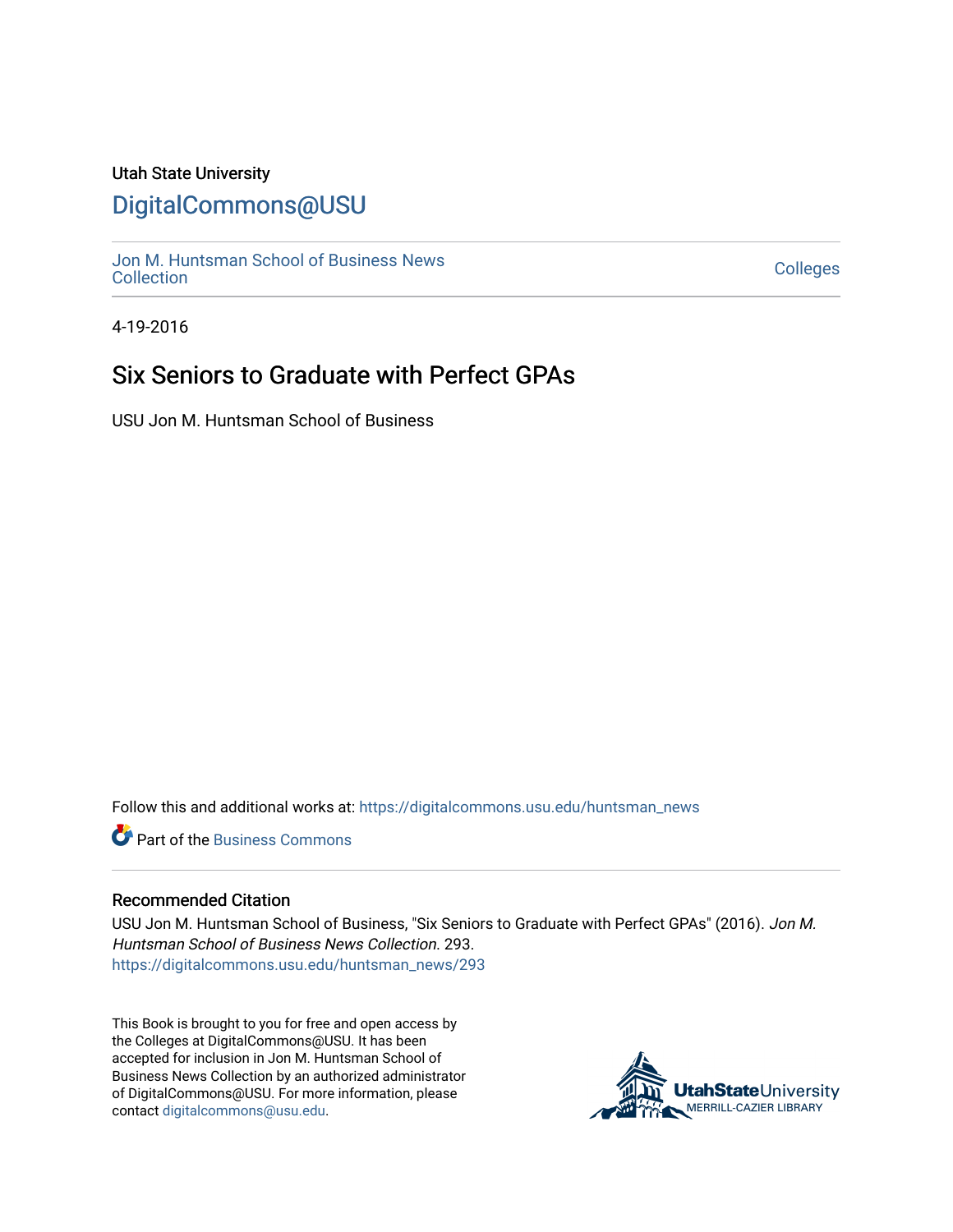# **Six Seniors to Graduate with perfect GPAs**

## **04/19/2016 02:34:39 PM**

For six senior students from the Jon M. Huntsman School of Business, graduating this spring will be their pinnacle experience after years of hard work and dedication. Braiden Coleman, Michael Ryan, Grant Holyoak, Nicholas Murray, Lauren Johnson and Katelyn Miller will all be graduating summa cum laude; the highest honor you can receive for achieving and maintaining a 4.0 GPA while attending school.

Grant Holyoak's desire to gain a more competitive edge while competing for prestigious graduate programs was his main motivation in achieving a 4.0 GPA. Holyoak will pursue a degree in Public Administration upon graduation and will get his career start in the U.S. State Department's Foreign Service as a Political Officer.

"Be diligent, persevere and make things fun. Never take more classes than you can handle, figure out your degree plan in advance, find something about every subject to love, always go to class, finish assignments early and figure out the best way to study for you" are just some of the tips Lauren Johnson has for students. Johnson strives for excellence and plans to continue using her entrepreneurial spirit by working on her multiple start-up companies after graduation.

Nicholas Murray realized early on the importance of maintaining a high GPA. Murray says, "I didn't come into college expecting a perfect 4.0, but I knew that working a little harder to give my best in each class could mean the difference between a decent opportunity and a fantastic opportunity post-graduation." Stretching himself to get a 4.0 has given Murray confidence in all aspects of life. Upon graduation, Murray will be getting married and will start dental school at Ohio State University in the fall.

Michael Ryan says "the secret to a 4.0 isn't just having a good brain, it's the willingness to persevere and not give up when things get difficult." Ryan saw getting straight A's as a natural reward for all of the time and effort he spent expanding his knowledge. "When it comes to scholarships, job searches and applying for graduate schools, my high GPA acts as a signal that I'm an applicant who is not only intelligent, but also someone who is willing to go the extra mile to accomplish his goals." Ryan will begin medical school this fall at the Miller School of Medicine at the University of Miami where he plans on specializing in Dermatology.